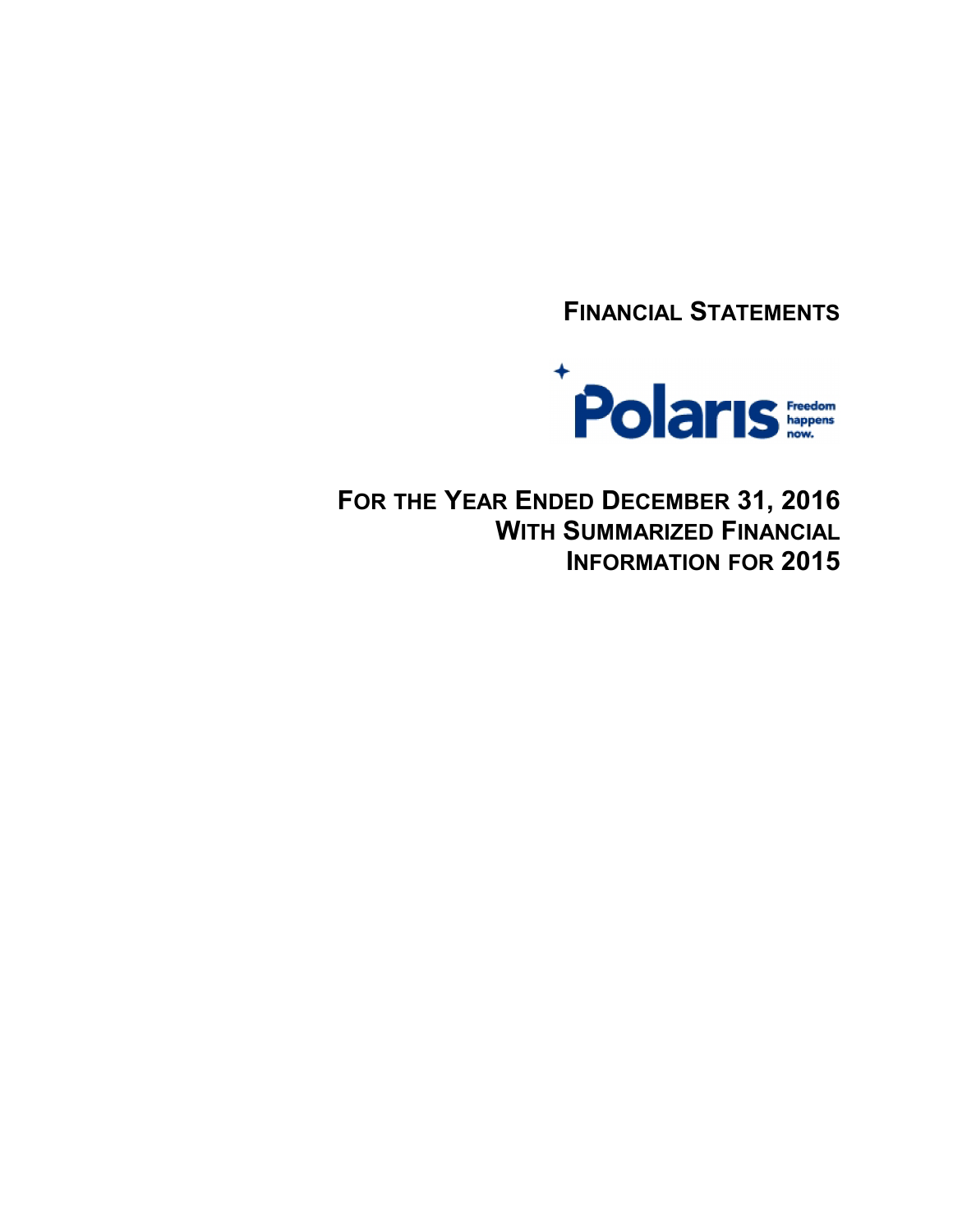# **CONTENTS**

|             |                                                                                                                                                          | <b>PAGE NO.</b> |
|-------------|----------------------------------------------------------------------------------------------------------------------------------------------------------|-----------------|
|             | INDEPENDENT AUDITOR'S REPORT                                                                                                                             | $2 - 3$         |
|             | EXHIBIT A - Statement of Financial Position, as of December 31, 2016,<br>with Summarized Financial Information for 2015                                  | $4 - 5$         |
|             | EXHIBIT B - Statement of Activities and Change in Net Assets, for the<br>Year Ended December 31, 2016, with Summarized Financial<br>Information for 2015 | 6               |
| EXHIBIT C - | Statement of Functional Expenses, for the Year Ended<br>December 31, 2016, with Summarized Financial Information<br>for 2015                             | 7               |
| EXHIBIT D - | Statement of Cash Flows, for the Year Ended December 31,<br>2016, with Summarized Financial Information for 2015                                         | 8               |
|             | NOTES TO FINANCIAL STATEMENTS                                                                                                                            | 9 - 14          |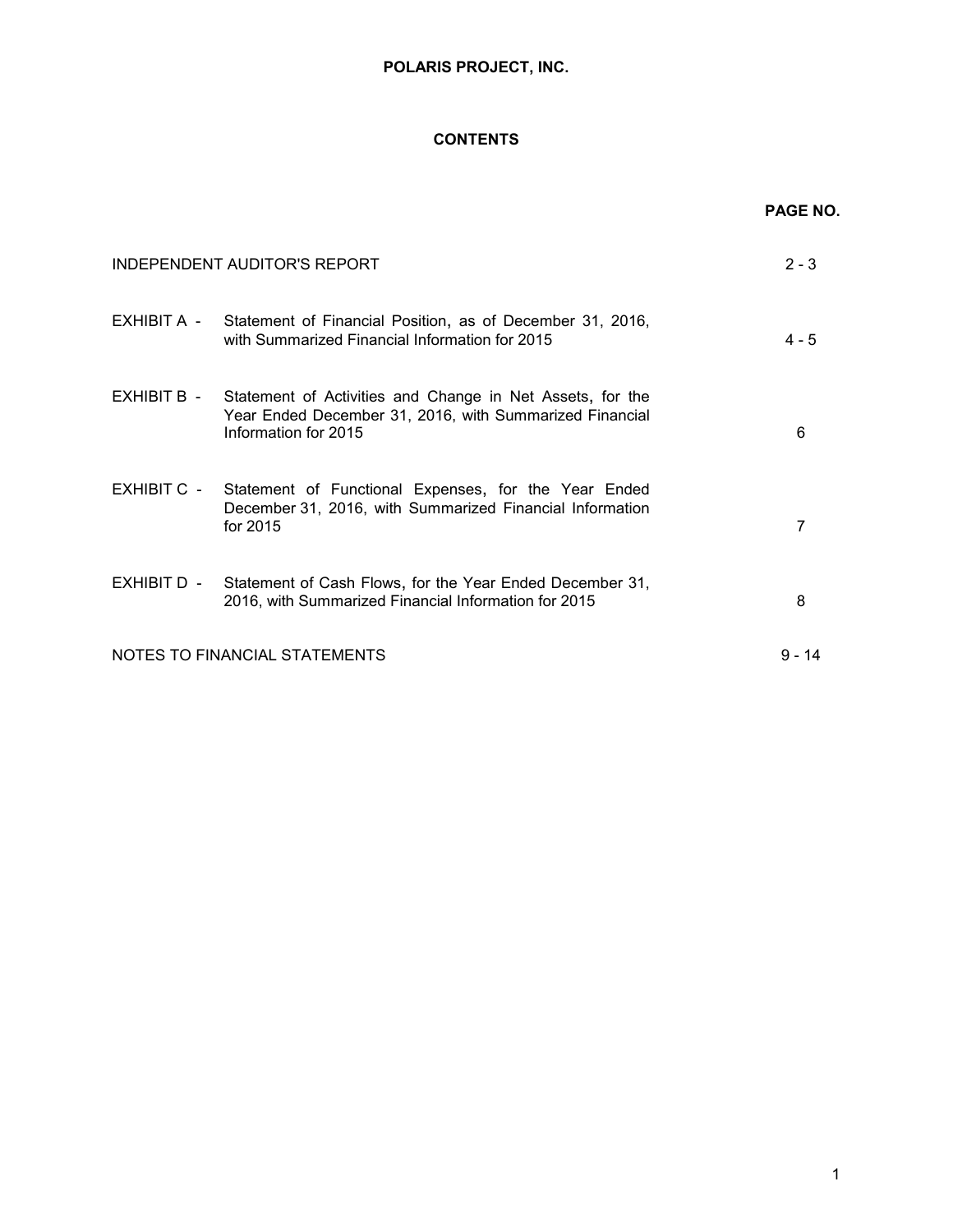

# **INDEPENDENT AUDITOR'S REPORT**

To the Board of Directors Polaris Project, Inc. Washington, D.C.

We have audited the accompanying financial statements of Polaris Project, Inc., which comprise the statement of financial position as of December 31, 2016, and the related statements of activities and change in net assets, functional expenses and cash flows for the year then ended, and the related notes to the financial statements.

# **Management's Responsibility for the Financial Statements**

Management is responsible for the preparation and fair presentation of these financial statements in accordance with accounting principles generally accepted in the United States of America; this includes the design, implementation and maintenance of internal control relevant to the preparation and fair presentation of financial statements that are free from material misstatement, whether due to fraud or error.

# **Auditor's Responsibility**

Our responsibility is to express an opinion on these financial statements based on our audit. We conducted our audit in accordance with auditing standards generally accepted in the United States of America. Those standards require that we plan and perform the audit to obtain reasonable assurance about whether the financial statements are free from material misstatement.

An audit involves performing procedures to obtain audit evidence about the amounts and disclosures in the financial statements. The procedures selected depend on the auditor's judgment, including the assessment of the risks of material misstatement of the financial statements, whether due to fraud or error. In making those risk assessments, the auditor considers internal control relevant to the entity's preparation and fair presentation of the financial statements in order to design audit procedures that are appropriate in the circumstances, but not for the purpose of expressing an opinion on the effectiveness of the entity's internal control. Accordingly, we express no such opinion. An audit also includes evaluating the appropriateness of accounting policies used and the reasonableness of significant accounting estimates made by management, as well as evaluating the overall presentation of the financial statements.

We believe that the audit evidence we have obtained is sufficient and appropriate to provide a basis for our audit opinion.

# **Opinion**

In our opinion, the financial statements referred to above present fairly, in all material respects, the financial position of Polaris Project, Inc. as of December 31, 2016, and the change in its net assets and its cash flows for the year then ended in accordance with accounting principles generally accepted in the United States of America.

> **4550 MONTGOMERY AVENUE · SUITE 650 NORTH · BETHESDA, MARYLAND 20814 (301) 951-9090 · FAX (301) 951-3570 · WWW.GRFCPA.COM \_\_\_\_\_\_\_\_\_\_\_\_\_\_\_\_\_\_\_\_\_\_\_\_\_\_\_**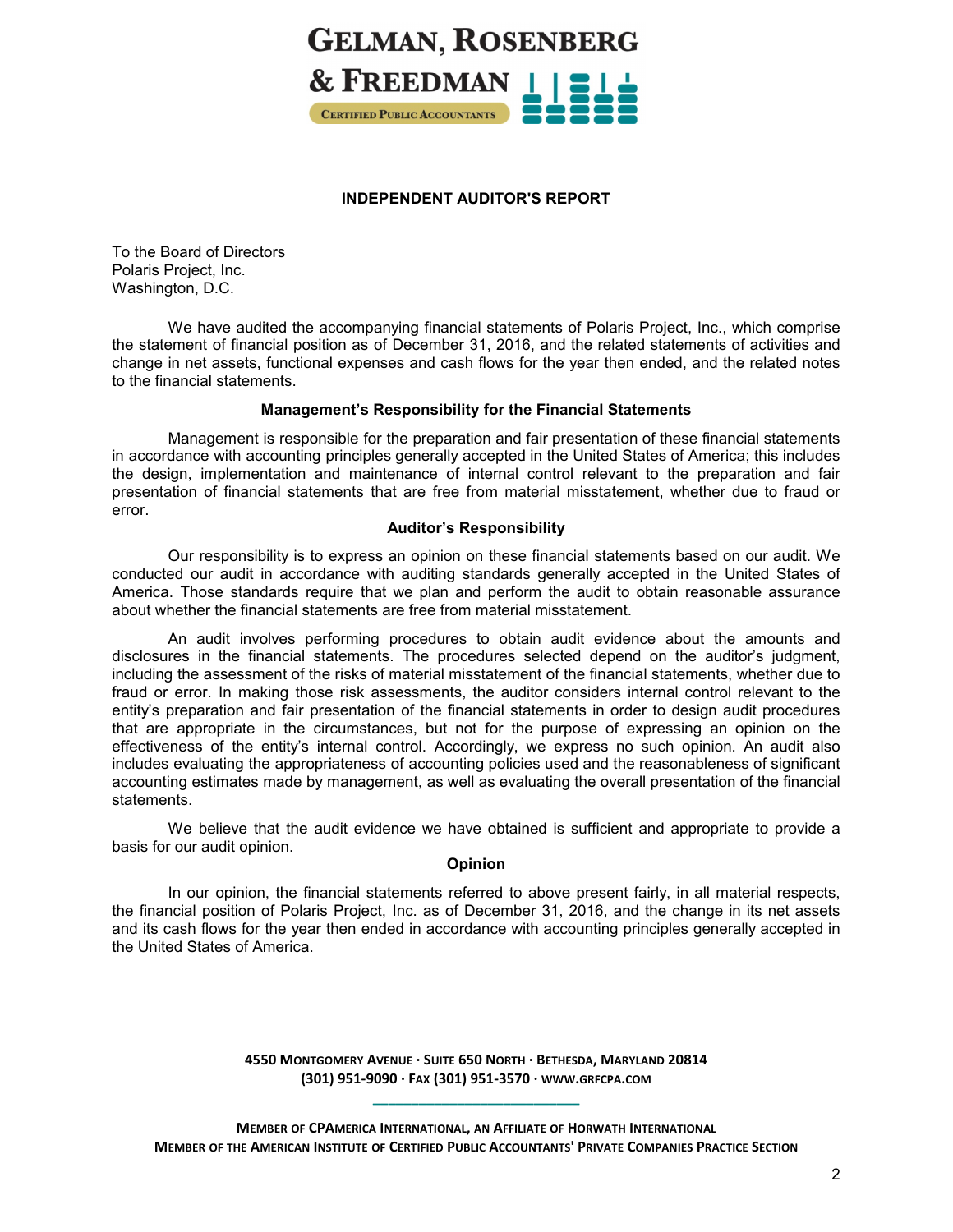## **Report on Summarized Comparative Information**

We have previously audited Polaris Project, Inc.'s 2015 financial statements, and we expressed an unmodified audit opinion on those audited financial statements in our report dated July 25, 2016. In our opinion, the summarized comparative information presented herein as of and for the year ended December 31, 2015, is consistent, in all material respects, with the audited financial statements from which it has been derived.

Gelman Roseaberg & Freedman

July 21, 2017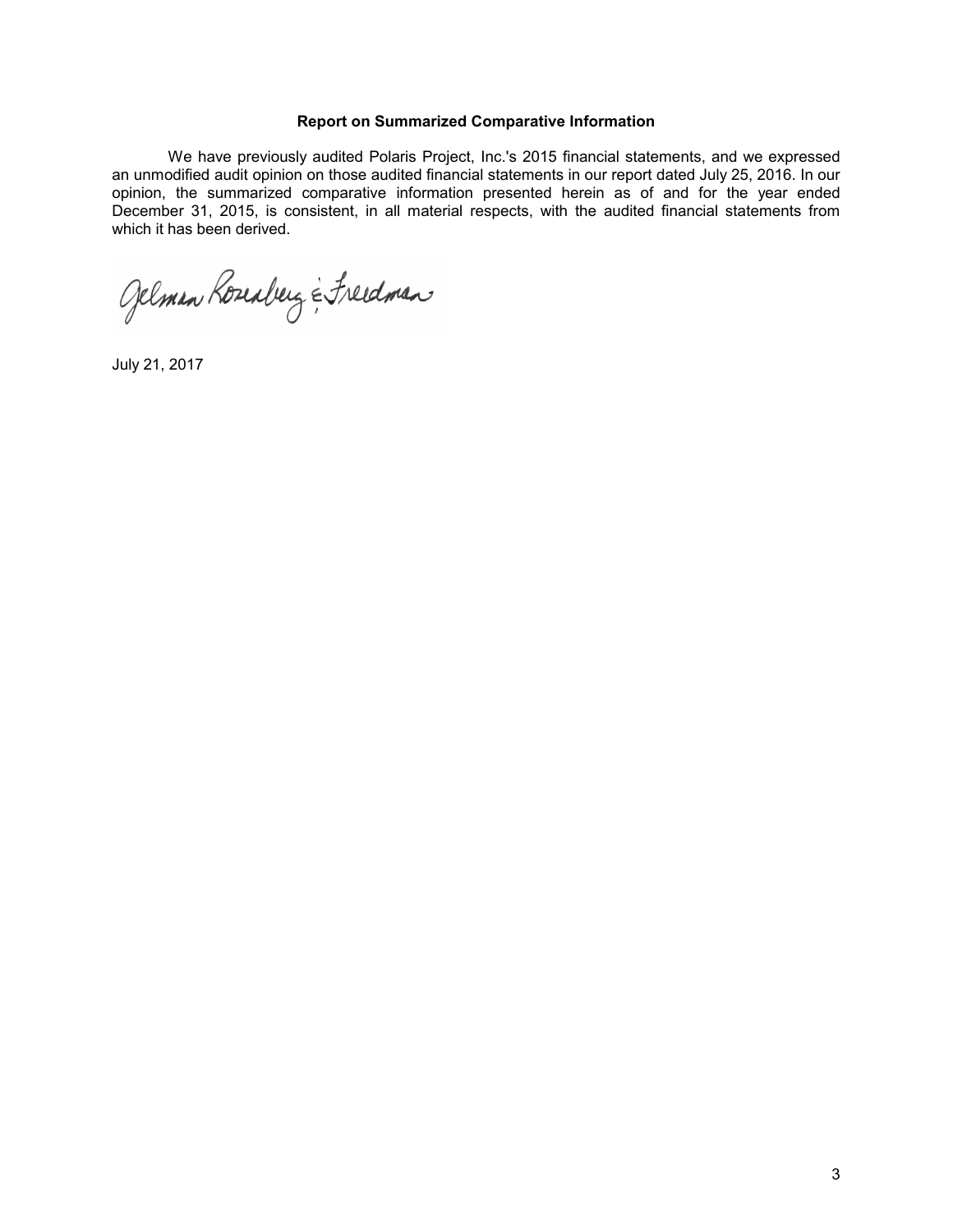# **STATEMENT OF FINANCIAL POSITION AS OF DECEMBER 31, 2016 WITH SUMMARIZED FINANCIAL INFORMATION FOR 2015**

# **ASSETS**

|                                                                                                           | 2016                                   | 2015                                               |
|-----------------------------------------------------------------------------------------------------------|----------------------------------------|----------------------------------------------------|
| <b>CURRENT ASSETS</b>                                                                                     |                                        |                                                    |
| Cash and cash equivalents<br>Grants and contributions receivable<br>Other receivables<br>Prepaid expenses | \$<br>4,228,821<br>1,982,146<br>61,311 | 2,320,805<br>\$<br>2,531,113<br>118,506<br>100,683 |
|                                                                                                           |                                        |                                                    |
| Total current assets                                                                                      | 6,272,278                              | 5,071,107                                          |
| PROPERTY AND EQUIPMENT                                                                                    |                                        |                                                    |
| Furniture and equipment<br>Vehicles<br>Leasehold improvements                                             | 233,862<br>10,500<br>923,103           | 227,988<br>10,500<br>923,103                       |
| Less: Accumulated depreciation and amortization                                                           | 1,167,465<br>(418, 704)                | 1,161,591<br>(299, 521)                            |
| Net property and equipment                                                                                | 748,761                                | 862,070                                            |
| NONCURRENT ASSETS                                                                                         |                                        |                                                    |
| Grants and contributions receivable, net of current portion and<br>present value discount<br>Deposits     | 1,594,158<br>95,477                    | 1,206,015<br>98,693                                |
| Total noncurrent assets                                                                                   | 1,689,635                              | 1,304,708                                          |
| <b>TOTAL ASSETS</b>                                                                                       | \$8,710,674                            | 7,237,885<br>S.                                    |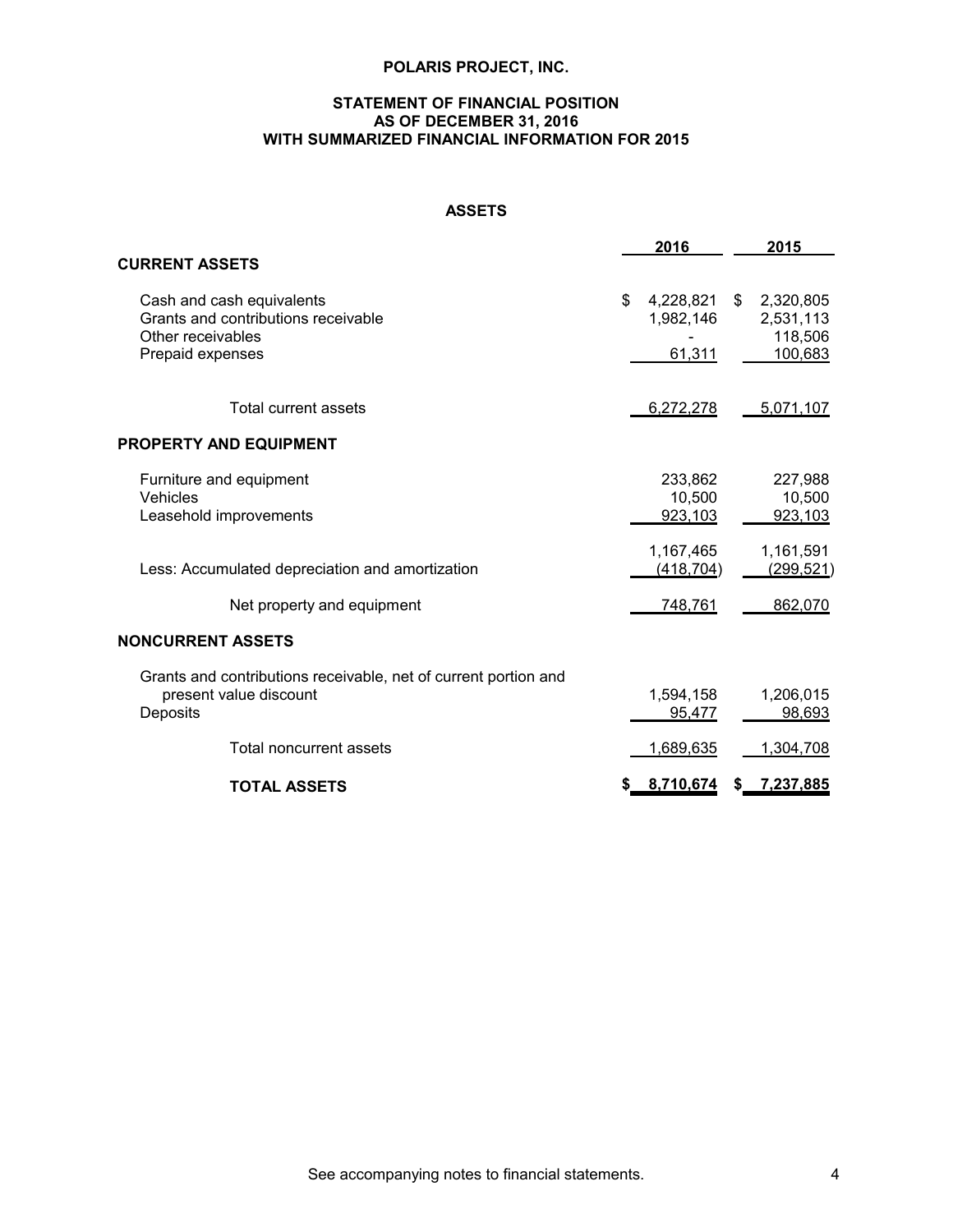# **LIABILITIES AND NET ASSETS**

|                                                                                                                                         |    | 2016                                            | 2015                              |
|-----------------------------------------------------------------------------------------------------------------------------------------|----|-------------------------------------------------|-----------------------------------|
| <b>CURRENT LIABILITIES</b>                                                                                                              |    |                                                 |                                   |
| Accounts payable and accrued expenses<br>Accrued wages and benefits<br>Grant payable<br>Deferred rent<br>Deferred improvement allowance | \$ | 88,590<br>242,602<br>316,400<br>7,572<br>85,844 | \$<br>89,475<br>196,751<br>85,844 |
| <b>Total current liabilities</b>                                                                                                        |    | 741,008                                         | 372,070                           |
| <b>LONG-TERM LIABILITIES</b>                                                                                                            |    |                                                 |                                   |
| Deferred rent<br>Deferred improvement allowance                                                                                         |    | 446,446<br>522,218                              | 447,123<br>608,062                |
| Total long-term liabilities                                                                                                             |    | 968,664                                         | 1,055,185                         |
| <b>Total liabilities</b>                                                                                                                |    | 1,709,672                                       | 1,427,255                         |
| <b>NET ASSETS</b>                                                                                                                       |    |                                                 |                                   |
| Unrestricted<br>Temporarily restricted                                                                                                  |    | 632,629<br>6,368,373                            | 917,108<br>4,893,522              |
| Total net assets                                                                                                                        |    | 7,001,002                                       | 5,810,630                         |
|                                                                                                                                         |    |                                                 |                                   |
| <b>TOTAL LIABILITIES AND NET ASSETS</b>                                                                                                 | S  | 8,710,674                                       | \$<br>7,237,885                   |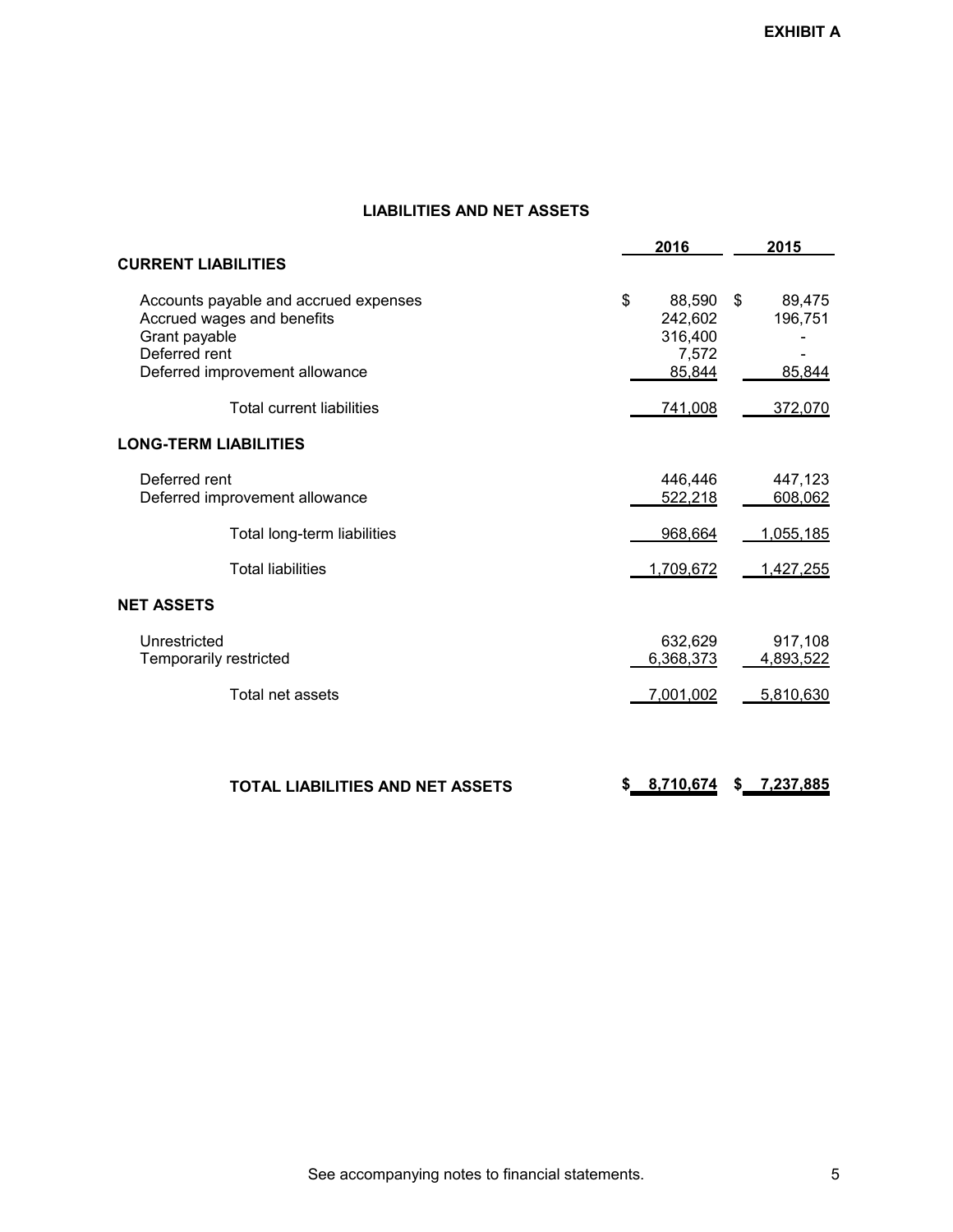# **STATEMENT OF ACTIVITIES AND CHANGE IN NET ASSETS FOR THE YEAR ENDED DECEMBER 31, 2016 WITH SUMMARIZED FINANCIAL INFORMATION FOR 2015**

|                                                                        | 2016                |                    |                   | 2015            |
|------------------------------------------------------------------------|---------------------|--------------------|-------------------|-----------------|
|                                                                        |                     | <b>Temporarily</b> |                   |                 |
| <b>SUPPORT AND REVENUE</b>                                             | <b>Unrestricted</b> | <b>Restricted</b>  | <b>Total</b>      | <b>Total</b>    |
|                                                                        |                     |                    |                   |                 |
| Grants and contributions                                               | \$<br>2,937,781     | 5,905,521<br>\$    | \$<br>8,843,302   | \$<br>6,267,476 |
| Government grants and contracts                                        | 1,379,197           |                    | 1,379,197         | 1,408,362       |
| In-kind contributions                                                  | 2,869,781           |                    | 2,869,781         | 3,082,915       |
| Training                                                               | 48,137              |                    | 48,137            | 53,044          |
| Honoraria and other                                                    | 20,345              |                    | 20,345            | 33,985          |
| Net assets released from donor<br>restrictions                         | 4,430,670           | (4,430,670)        |                   |                 |
|                                                                        |                     |                    |                   |                 |
| Total support and                                                      |                     |                    |                   |                 |
| revenue                                                                | 11,685,911          | 1,474,851          | 13,160,762        | 10,845,782      |
|                                                                        |                     |                    |                   |                 |
| <b>EXPENSES</b>                                                        |                     |                    |                   |                 |
| <b>Program Services</b>                                                | 10,783,274          |                    | <u>10,783,274</u> | 9,274,706       |
|                                                                        |                     |                    |                   |                 |
| <b>Supporting Services:</b>                                            |                     |                    |                   |                 |
| <b>General and Administrative</b>                                      | 503,045             |                    | 503,045           | 520,552         |
| Fundraising                                                            | 684,071             |                    | 684,071           | 584,008         |
| Total supporting                                                       |                     |                    |                   |                 |
| services                                                               | 1,187,116           |                    | 1,187,116         | 1,104,560       |
| Total expenses                                                         | 11,970,390          |                    | 11,970,390        | 10,379,266      |
|                                                                        |                     |                    |                   |                 |
| Change in net assets from continuing<br>operations before discontinued |                     |                    |                   |                 |
| operations                                                             | (284, 479)          | 1,474,851          | 1,190,372         | 466,516         |
|                                                                        |                     |                    |                   |                 |
| <b>DISCONTINUED OPERATIONS</b>                                         |                     |                    |                   |                 |
| Gain from discontinued operations                                      |                     |                    |                   | 2,495           |
|                                                                        |                     |                    |                   |                 |
| Change in net assets                                                   | (284, 479)          | 1,474,851          | 1,190,372         | 469,011         |
| Net assets at beginning of year                                        | 917,108             | 4,893,522          | 5,810,630         | 5,341,619       |
|                                                                        | 632,629<br>\$       | 6,368,373<br>\$    | 7,001,002<br>S    | 5,810,630<br>\$ |
| <b>NET ASSETS AT END OF YEAR</b>                                       |                     |                    |                   |                 |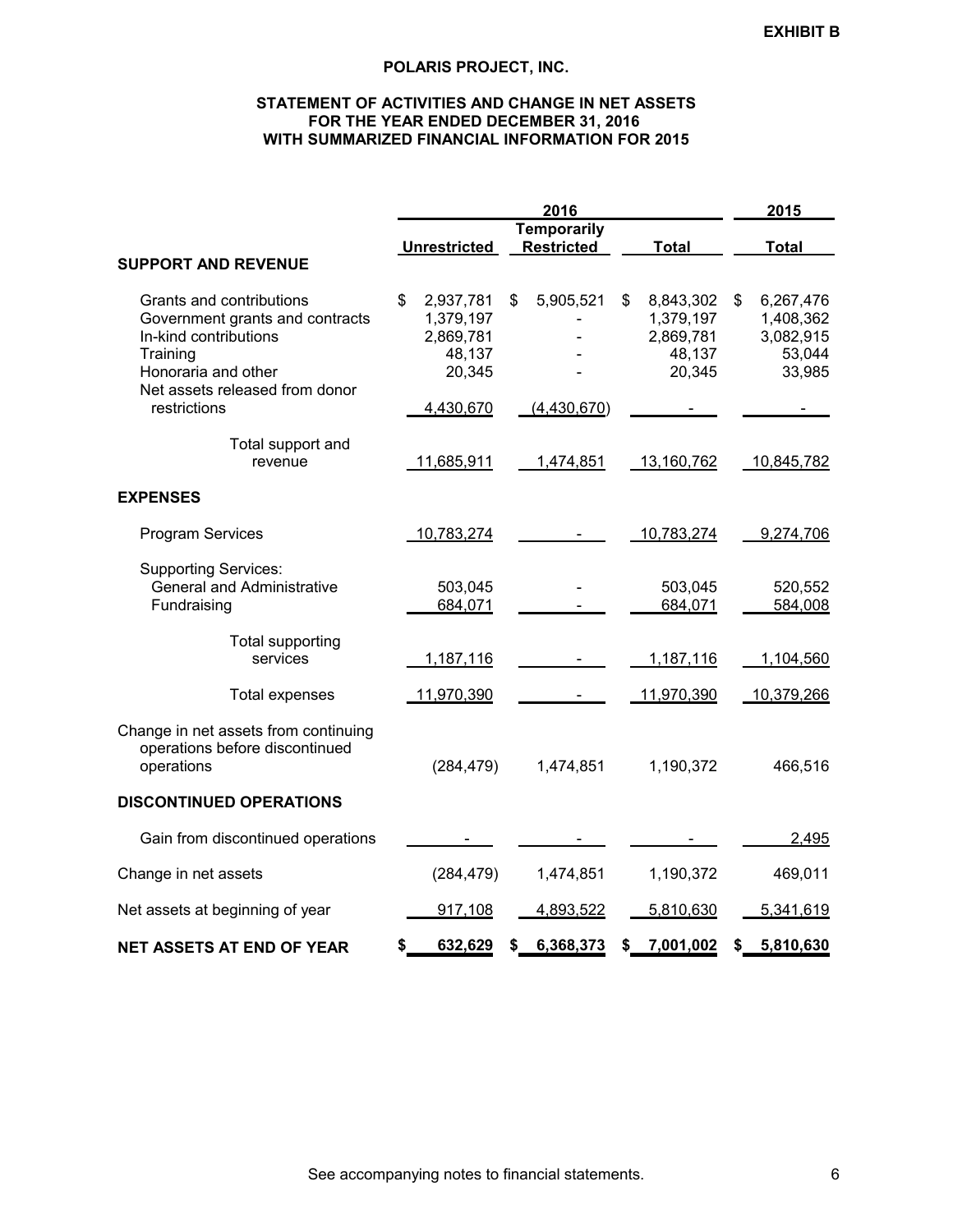# **STATEMENT OF FUNCTIONAL EXPENSES FOR THE YEAR ENDED DECEMBER 31, 2016 WITH SUMMARIZED FINANCIAL INFORMATION FOR 2015**

|                                   | 2016                       |                                                         |               |                                 | 2015                            |
|-----------------------------------|----------------------------|---------------------------------------------------------|---------------|---------------------------------|---------------------------------|
|                                   | Program<br><b>Services</b> | <b>General and</b><br><b>Administrative Fundraising</b> |               | <b>Total</b><br><b>Expenses</b> | <b>Total</b><br><b>Expenses</b> |
| Salaries and wages                | 3,691,380<br>\$            | \$<br>452,468                                           | \$<br>306,957 | 4,450,805<br>\$                 | \$<br>3,844,181                 |
| Payroll taxes and fringe benefits | 1,226,942                  | 155,085                                                 | 105,159       | 1,487,186                       | 1,395,061                       |
| Facilities and equipment          | 383,079                    | 152,003                                                 | 28,130        | 563,212                         | 604,105                         |
| Depreciation and amortization     | 4,758                      | 114,363                                                 | 62            | 119,183                         | 119,576                         |
| Subscriptions, technology and     |                            |                                                         |               |                                 |                                 |
| other operating expenses          | 160,093                    | 178,463                                                 | 34,941        | 373,497                         | 276,056                         |
| Insurance                         | 75                         | 16,582                                                  | 97            | 16,754                          | 16,585                          |
| Travel and meeting expenses       | 240,703                    | 40,167                                                  | 47,788        | 328,658                         | 214,299                         |
| Professional fees                 | 498,528                    | 196,274                                                 | 42,778        | 737,580                         | 786,095                         |
| Donated professional fees         | 2,306,453                  | 120,550                                                 |               | 2,427,003                       | 2,624,550                       |
| Donated fellowship services       | 243,937                    | 129,440                                                 | 31,695        | 405,072                         | 441,277                         |
| Donated technology                | 14,604                     | 23,102                                                  |               | 37,706                          | 17,088                          |
| Other                             | 45,947                     | (26, 457)                                               | 14,991        | 34,481                          | 38,481                          |
| Grant expense                     | 989,253                    |                                                         |               | 989,253                         |                                 |
| Loss on disposal of equipment     |                            |                                                         |               |                                 | 1,912                           |
| Subtotal                          | 9,805,752                  | 1,552,040                                               | 612,598       | 11,970,390                      | 10,379,266                      |
| Allocation of general and         |                            |                                                         |               |                                 |                                 |
| administrative                    | 977,522                    | (1,048,995)                                             | 71,473        |                                 |                                 |
| <b>TOTAL</b>                      | \$10,783,274               | 503,045<br>\$                                           | 684,071       | \$11,970,390                    | 10,379,266<br>S                 |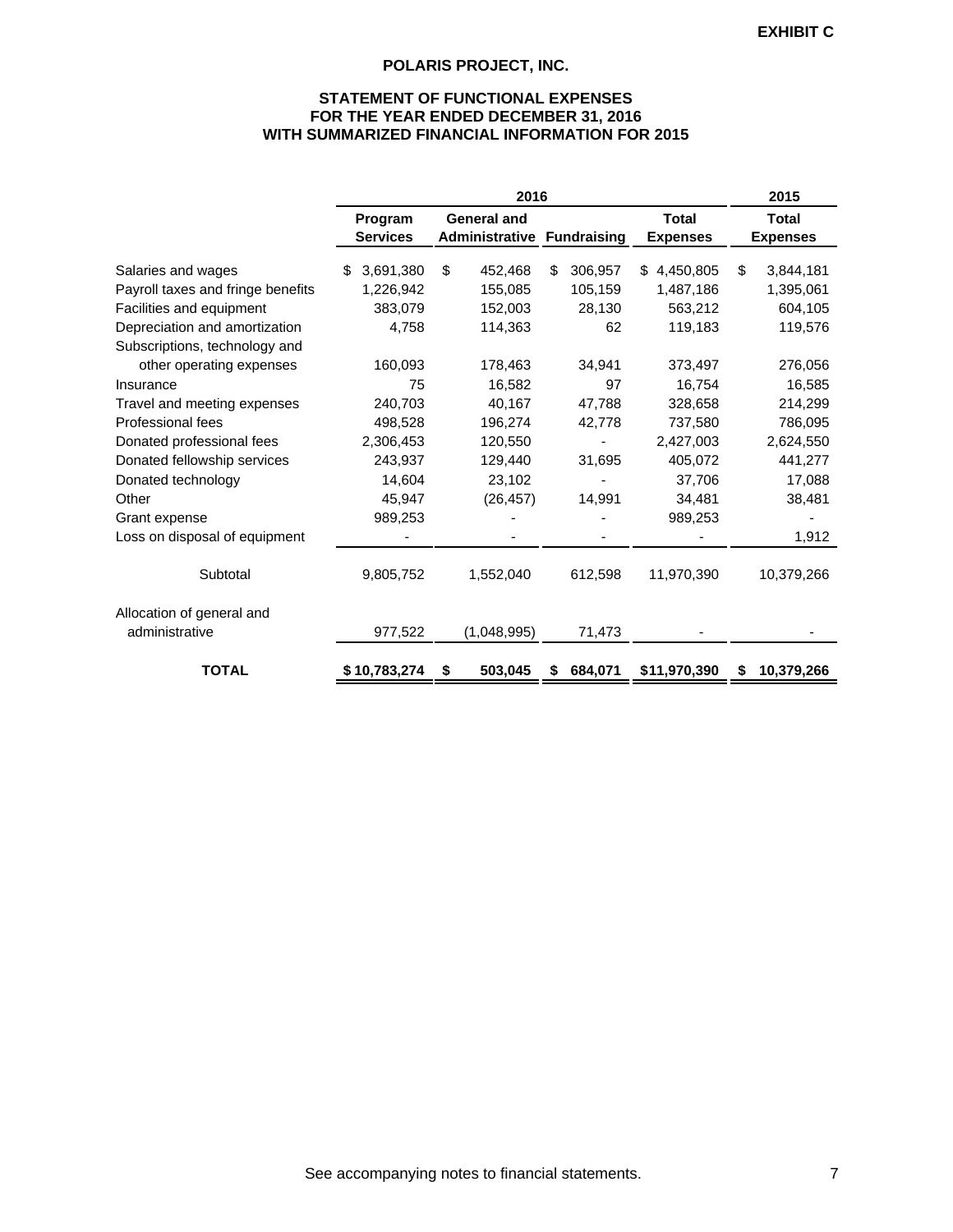# **STATEMENT OF CASH FLOWS FOR THE YEAR ENDED DECEMBER 31, 2016 WITH SUMMARIZED FINANCIAL INFORMATION FOR 2015**

|                                                                                                                                                                    | 2016                                             |     | 2015                                         |
|--------------------------------------------------------------------------------------------------------------------------------------------------------------------|--------------------------------------------------|-----|----------------------------------------------|
| <b>CASH FLOWS FROM OPERATING ACTIVITIES</b>                                                                                                                        |                                                  |     |                                              |
| Change in net assets                                                                                                                                               | \$<br>1,190,372                                  | \$  | 469,011                                      |
| Adjustments to reconcile change in net assets to<br>net cash provided (used) by operating activities:                                                              |                                                  |     |                                              |
| Depreciation and amortization<br>Loss on disposal of equipment<br>Change in present value discount on noncurrent receivables                                       | 119,183<br>(8,021)                               |     | 119,576<br>1,912<br>4,415                    |
| (Increase) decrease in:<br>Grants and contributions receivable<br>Other receivables<br>Prepaid expenses<br>Deposits                                                | 168,845<br>118,506<br>39,372<br>3,216            |     | (1,053,882)<br>(53, 719)<br>76,293<br>47,338 |
| Increase (decrease) in:<br>Accounts payable and accrued expenses<br>Accrued wages and benefits<br>Grant payable<br>Deferred rent<br>Deferred improvement allowance | (885)<br>45,851<br>316,400<br>6,895<br>(85, 844) |     | (316, 816)<br>71,056<br>16,534<br>(85, 844)  |
| Net cash provided (used) by operating activities                                                                                                                   | 1,913,890                                        |     | (704, 126)                                   |
| CASH FLOWS FROM INVESTING ACTIVITIES                                                                                                                               |                                                  |     |                                              |
| Purchases of property and equipment                                                                                                                                | (5,874)                                          |     | (30, 231)                                    |
| Net cash used by investing activities                                                                                                                              | (5,874)                                          |     | (30, 231)                                    |
| Net increase (decrease) in cash and cash equivalents                                                                                                               | 1,908,016                                        |     | (734, 357)                                   |
| Cash and cash equivalents at beginning of year                                                                                                                     | 2,320,805                                        |     | 3,055,162                                    |
| <b>CASH AND CASH EQUIVALENTS AT END OF YEAR</b>                                                                                                                    | \$<br>4,228,821                                  | \$. | 2,320,805                                    |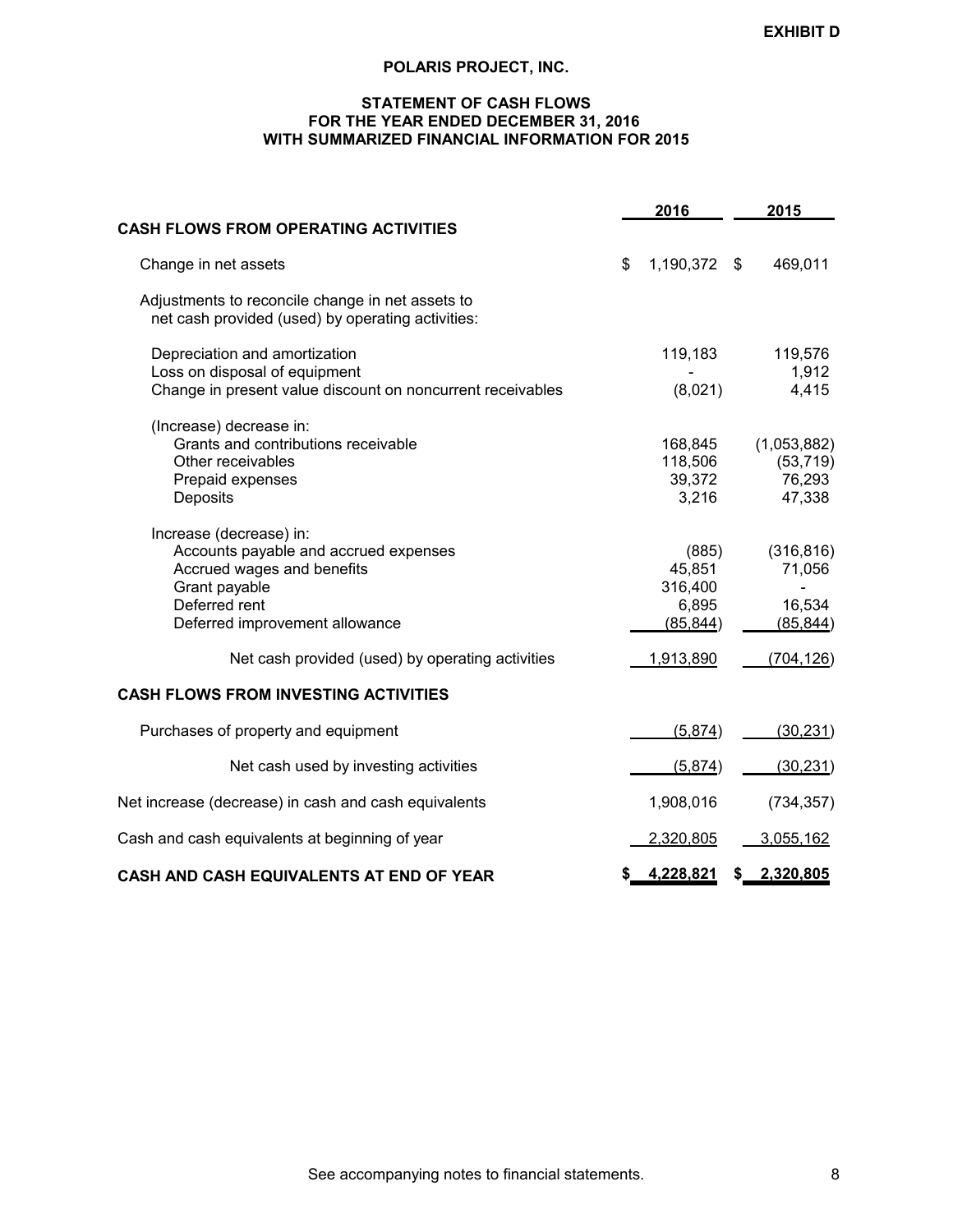### **1. SUMMARY OF SIGNIFICANT ACCOUNTING POLICIES AND GENERAL INFORMATION**

#### Organization -

Polaris Project, Inc. is a non-profit organization, incorporated in 2002 in the State of Rhode Island, with its headquarters in Washington, D.C. The organization is committed to combating human trafficking and modern-day slavery. Polaris Project, Inc. combines direct intervention, survivor support, policy advocacy, and movement building into a comprehensive approach to combat human trafficking.

Basis of presentation -

The accompanying financial statements are presented on the accrual basis of accounting, and in accordance with FASB ASC 958, *Not-for-Profit Entities*.

The financial statements include certain prior year summarized comparative information in total but not by net asset class. Such information does not include sufficient detail to constitute a presentation in conformity with generally accepted accounting principles. Accordingly, such information should be read in conjunction with Polaris Project, Inc.'s financial statements for the year ended December 31, 2015, from which the summarized information was derived.

Cash and cash equivalents -

Polaris Project, Inc. considers all cash and other highly liquid investments with initial maturities of three months or less to be cash equivalents.

Bank deposit accounts are insured by the Federal Deposit Insurance Corporation (FDIC) up to a limit of \$250,000. At times during the year, Polaris Project, Inc. maintains cash balances in excess of the FDIC insurance limits. Management believes the risk in these situations to be minimal.

Grants and contributions receivable -

Grants and contributions approximate fair value. Grants and contributions that are expected to be collected in future years are recorded at fair value, measured as the present value of their future cash flows. The discount on these amounts are computed using risk-adjusted interest rates applicable to the years in which the promises are received. Amortization of the discount is included in grants and contribution revenue. All grants and contributions receivable are considered by management to be fully collectible. Accordingly, an allowance for doubtful accounts has not been established.

Other receivables -

Other receivables approximate fair value. Management considers all amounts to be fully collectible. Accordingly, an allowance for doubtful accounts has not been established.

Property and equipment -

Property and equipment purchases over \$5,000 are capitalized and stated at cost. Property and equipment are depreciated on a straight-line basis over the estimated useful lives of the related assets, generally six years. Leasehold improvements are amortized over the life of the lease. The cost of maintenance and repairs is recorded as expenses are incurred. Depreciation and amortization expense for the year ended December 31, 2016 totaled \$119,183.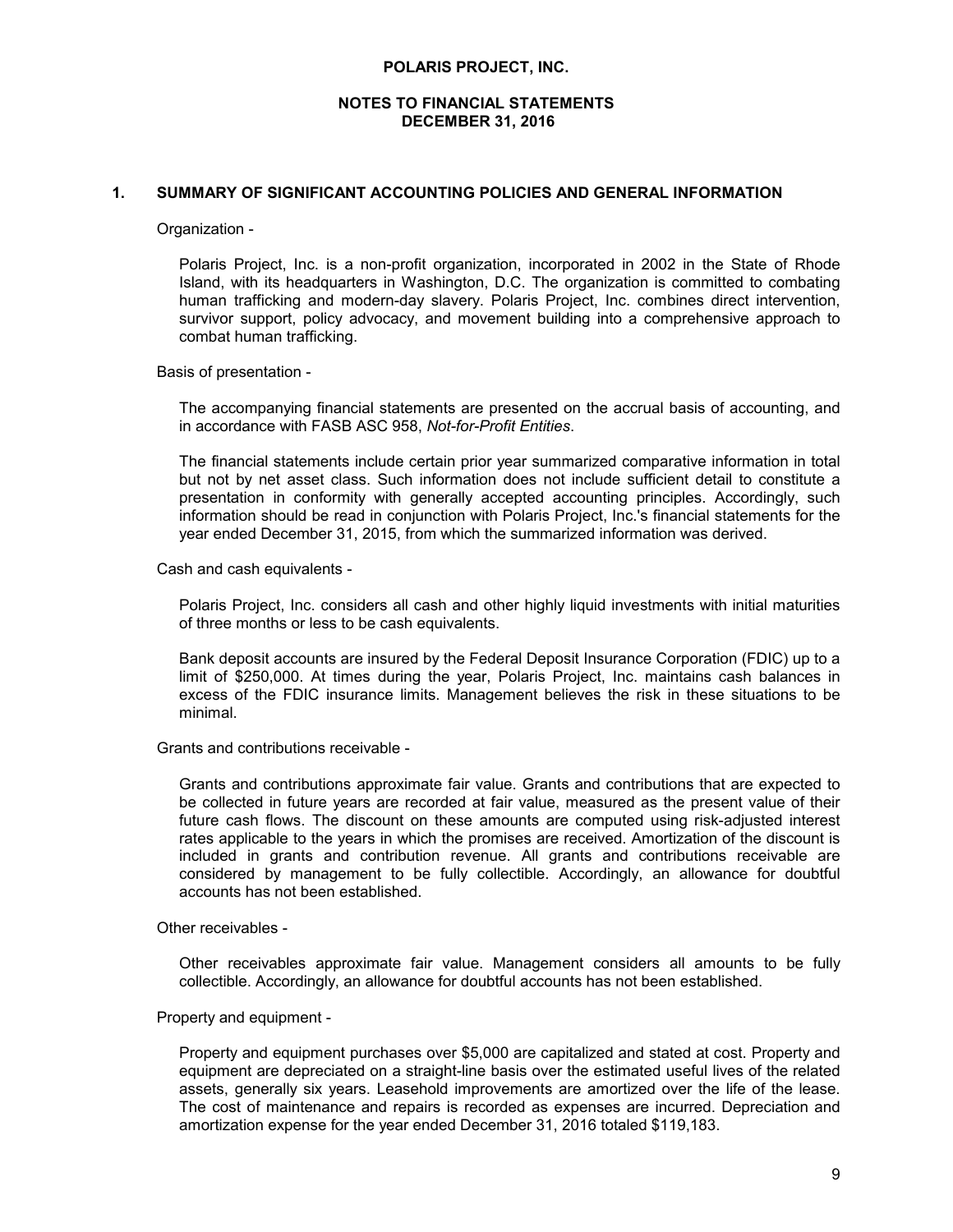#### **NOTES TO FINANCIAL STATEMENTS DECEMBER 31, 2016**

# **1. SUMMARY OF SIGNIFICANT ACCOUNTING POLICIES AND GENERAL INFORMATION (Continued)**

Income taxes -

Polaris Project, Inc. is exempt from Federal income taxes under Section 501(c)(3) of the Internal Revenue Code. Accordingly, no provision for income taxes has been made in the accompanying financial statements. Polaris Project, Inc. is not a private foundation.

Uncertain tax positions -

For the year ended December 31, 2016, Polaris Project, Inc. has documented its consideration of FASB ASC 740-10, *Income Taxes*, that provides guidance for reporting uncertainty in income taxes and has determined that no material uncertain tax positions qualify for either recognition or disclosure in the financial statements.

Net asset classification -

The net assets are reported in two self-balancing groups as follows:

- **Unrestricted net assets** include unrestricted support and revenue received without donorimposed restrictions. These net assets are available for the operation of Polaris Project, Inc. and include both internally designated and undesignated resources.
- **Temporarily restricted net assets** include support and revenue subject to donor-imposed stipulations that will be met by the actions of Polaris Project, Inc. and/or the passage of time. When a restriction expires, temporarily restricted net assets are reclassified to unrestricted net assets and reported in the Statement of Activities and Change in Net Assets as net assets released from restrictions.

Grants and contributions -

Unrestricted and temporarily restricted grants and contributions are recorded as revenue in the year notification is received from the donor. Temporarily restricted grants and contributions are recognized as unrestricted support only to the extent of actual expenses incurred in compliance with the donor-imposed restrictions and satisfaction of time restrictions. Temporarily restricted grants and contributions received in excess of expenses incurred are shown as temporarily restricted net assets in the accompanying financial statements.

Polaris Project, Inc. receives funding under grants and contracts from the U.S. Government and other donors. Revenue is recognized when qualifying direct and indirect expenditures are incurred. Any funds received in advance of incurring qualifying expenditures are recorded as refundable advances.

Grant payable and expense -

Grant expense consists of project costs incurred by grantees. These costs are recorded in the accompanying financial statements when reported to Polaris Project, Inc. Amounts not reimbursed by Polaris Project, Inc. (to grantees) as of fiscal year-end are recorded as grant payable.

In-kind contributions -

In-kind contributions consist of fellowship services, pro-bono legal services, and donated supplies and materials.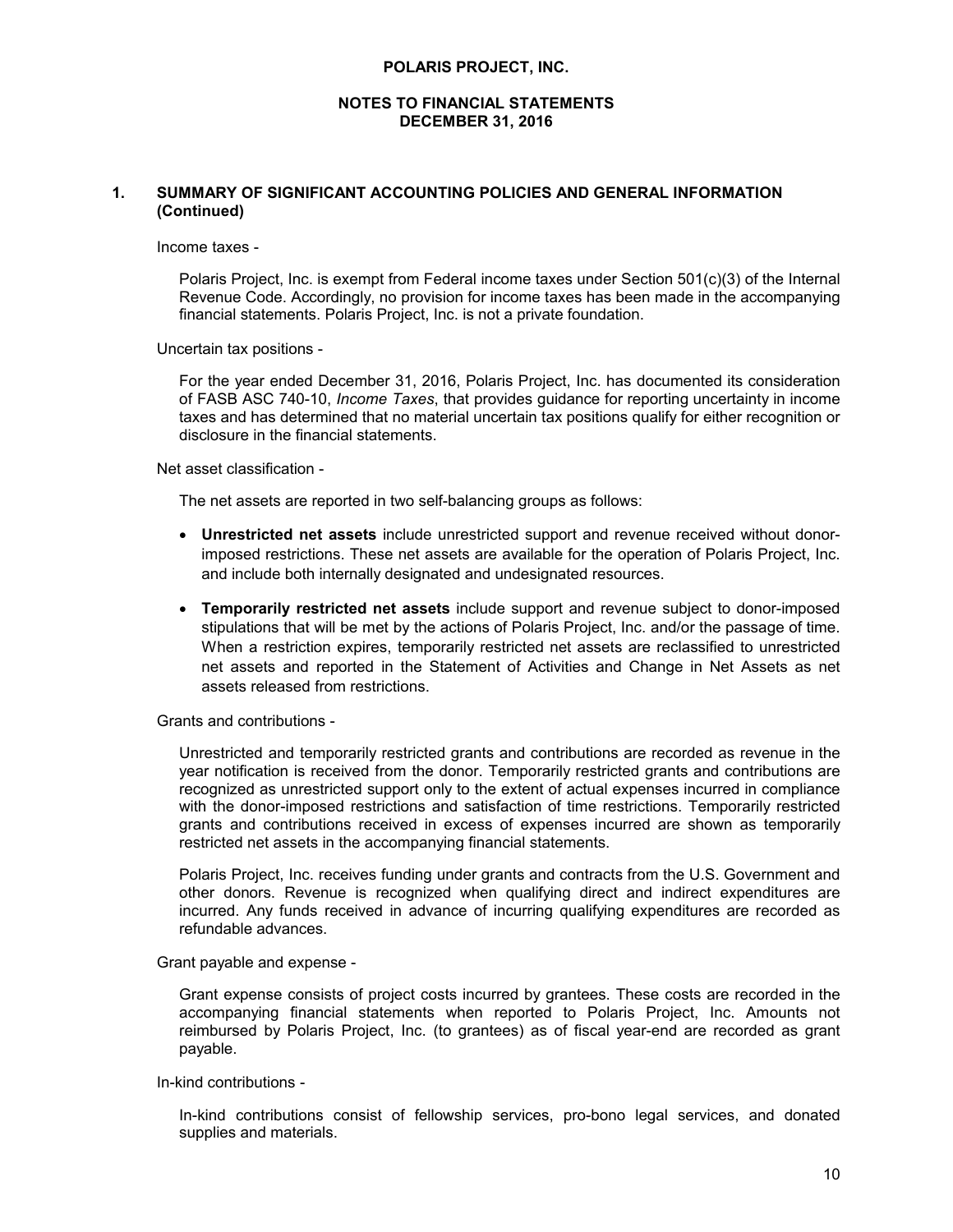#### **NOTES TO FINANCIAL STATEMENTS DECEMBER 31, 2016**

# **1. SUMMARY OF SIGNIFICANT ACCOUNTING POLICIES AND GENERAL INFORMATION (Continued)**

In-kind contributions (continued) -

In-kind contributions are recorded at their fair value as of the date received.

Use of estimates -

The preparation of the financial statements in conformity with accounting principles generally accepted in the United States of America requires management to make estimates and assumptions that affect the reported amounts of assets and liabilities at the date of the financial statements and the reported amounts of revenue and expenses during the reporting period. Accordingly, actual results could differ from those estimates.

Functional allocation of expenses -

The costs of providing the various programs and other activities have been summarized on a functional basis in the Statement of Activities and Change in Net Assets. Accordingly, certain costs have been allocated among the programs and supporting services benefited.

New accounting pronouncement -

In August 2016, the Financial Accounting Standards Board (FASB) issued Accounting Standards Update (ASU) 2016-14, *Presentation of Financial Statements of Not-for-Profit Entities* (Topic 958), intended to improve financial reporting for not-for-profit entities. The ASU will reduce the current three classes of net assets into two: with and without donor restrictions. The change in each of the classes of net assets must be reported on the Statement of Activities and Change in Net Assets. The ASU also requires various enhanced disclosures around topics such as board designations, liquidity, functional classification of expenses, investment expenses, donor restrictions, and underwater endowments. The ASU is effective for years beginning after December 15, 2017. Early adoption is permitted. The ASU should be applied on a retrospective basis in the year the ASU is first applied. While the ASU will change the presentation of Polaris Project, Inc.'s financial statements, it is not expected to alter Polaris Project, Inc.'s reported financial position.

Polaris Project, Inc. has not elected to early adopt the ASU.

# **2. GRANTS AND CONTRIBUTIONS RECEIVABLE**

Polaris Project, Inc. receives commitments for programmatic and operating support under grants and contributions from its various donors. As of December 31, 2016, the total value of commitments received by Polaris Project, Inc. and not collected aggregated \$3,612,268.

Following is a schedule of total grants and contributions due, by year of expected collection, as of December 31, 2016:

| <b>NET GRANTS AND CONTRIBUTIONS RECEIVABLE</b> | <u>3,576,304</u>            |
|------------------------------------------------|-----------------------------|
| Total<br>Less: present value discount (1.43%)  | 3,612,268<br>(35.964)       |
| Less than one year<br>One to five years        | 1,982,146<br>S<br>1,630,122 |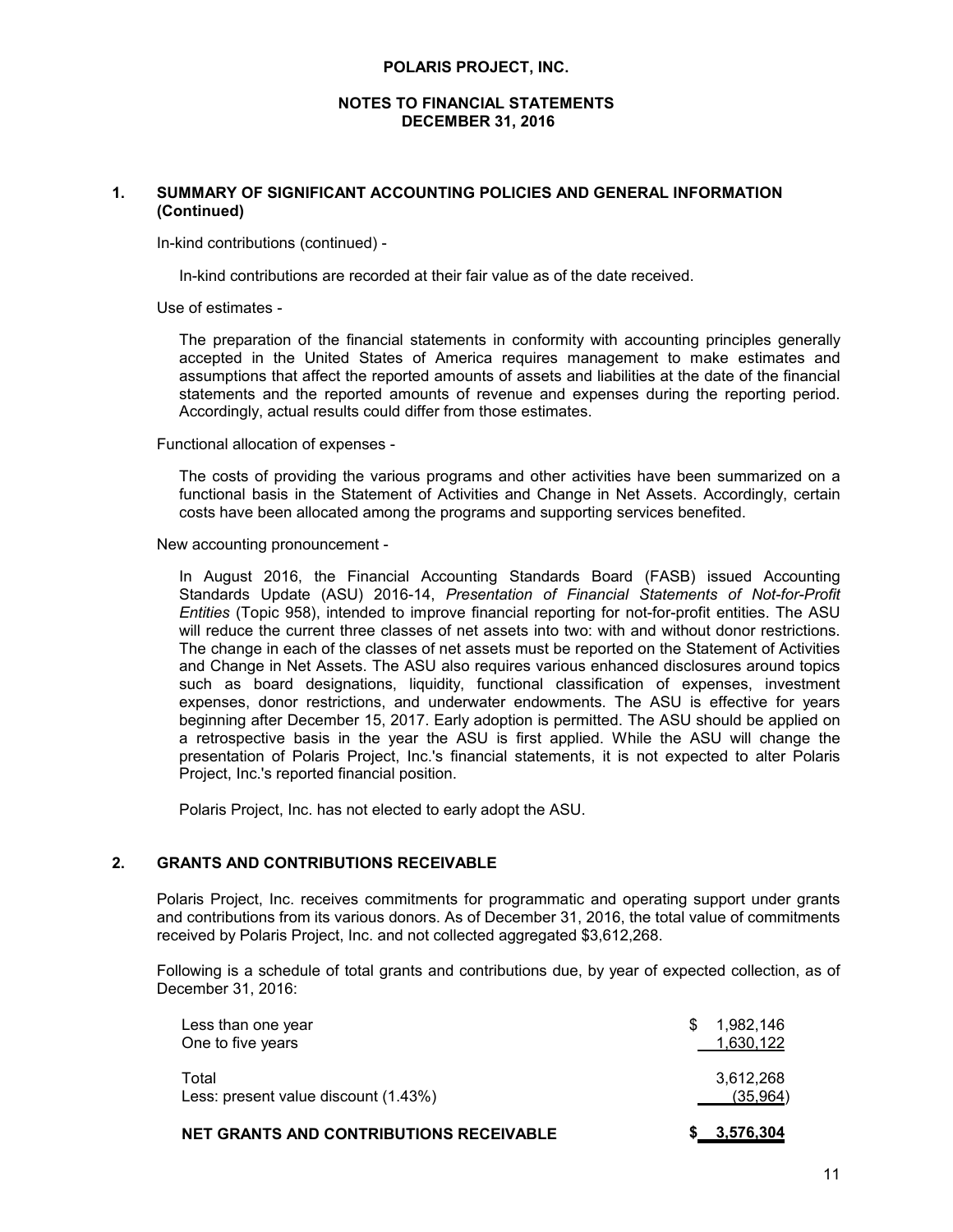# **3. TEMPORARILY RESTRICTED NET ASSETS**

Temporarily restricted net assets consisted of the following as of December 31, 2016:

| Global Human Trafficking Hotline Network    | 316.153   |
|---------------------------------------------|-----------|
| Data Analysis Program                       | 2.607.521 |
| STFM Program                                | 1.997.493 |
| Unamortized Value of Donated Capital Assets | 8.623     |
| Time Restricted                             | 1,438,583 |
|                                             |           |

# **TOTAL TEMPORARILY RESTRICTED NET ASSETS \$ 6,368,373**

The following temporarily restricted net assets were released from donor restrictions by incurring expenses (or through the passage of time), which satisfied the restricted purposes specified by the donors:

| Global Human Trafficking Hotline Network<br>Data Analysis Program | 1.071.052 |
|-------------------------------------------------------------------|-----------|
| <b>STFM Program</b>                                               | 812.927   |
| Depreciation on Donated Capital Assets                            | 1.604     |
| Passage of Time                                                   | 300,000   |
| TOTAL NET ASSETS RELEASED FROM DONOR RESTRICTIONS                 | 4,430,670 |

# **4. IN-KIND CONTRIBUTIONS**

During the year ended December 31, 2016, Polaris Project, Inc. was the beneficiary of donated goods and services, which allowed Polaris Project, Inc. to provide greater resources toward various programs. The following in-kind contributions have been included in revenue and expense during the year ended December 31, 2016:

| <b>TOTAL IN-KIND CONTRIBUTIONS</b> | 2,869,781   |
|------------------------------------|-------------|
| Technology                         | 37,706      |
| Fellowship services                | 405.072     |
| Professional fees                  | \$2,427,003 |

In-kind contributions have been allocated to the following functional expense categories during the year ended December 31, 2016:

| Fundraising                 | 31,695      |
|-----------------------------|-------------|
| TOTAL IN-KIND CONTRIBUTIONS | \$2,869,781 |

# **5. LEASE COMMITMENT**

On November 30, 2012, Polaris Project, Inc. entered into an operating lease for office space in Washington, D.C., which began on June 1, 2013 and will terminate on January 31, 2024 (128 months). This lease includes periodic lease escalations, as well as rental holidays.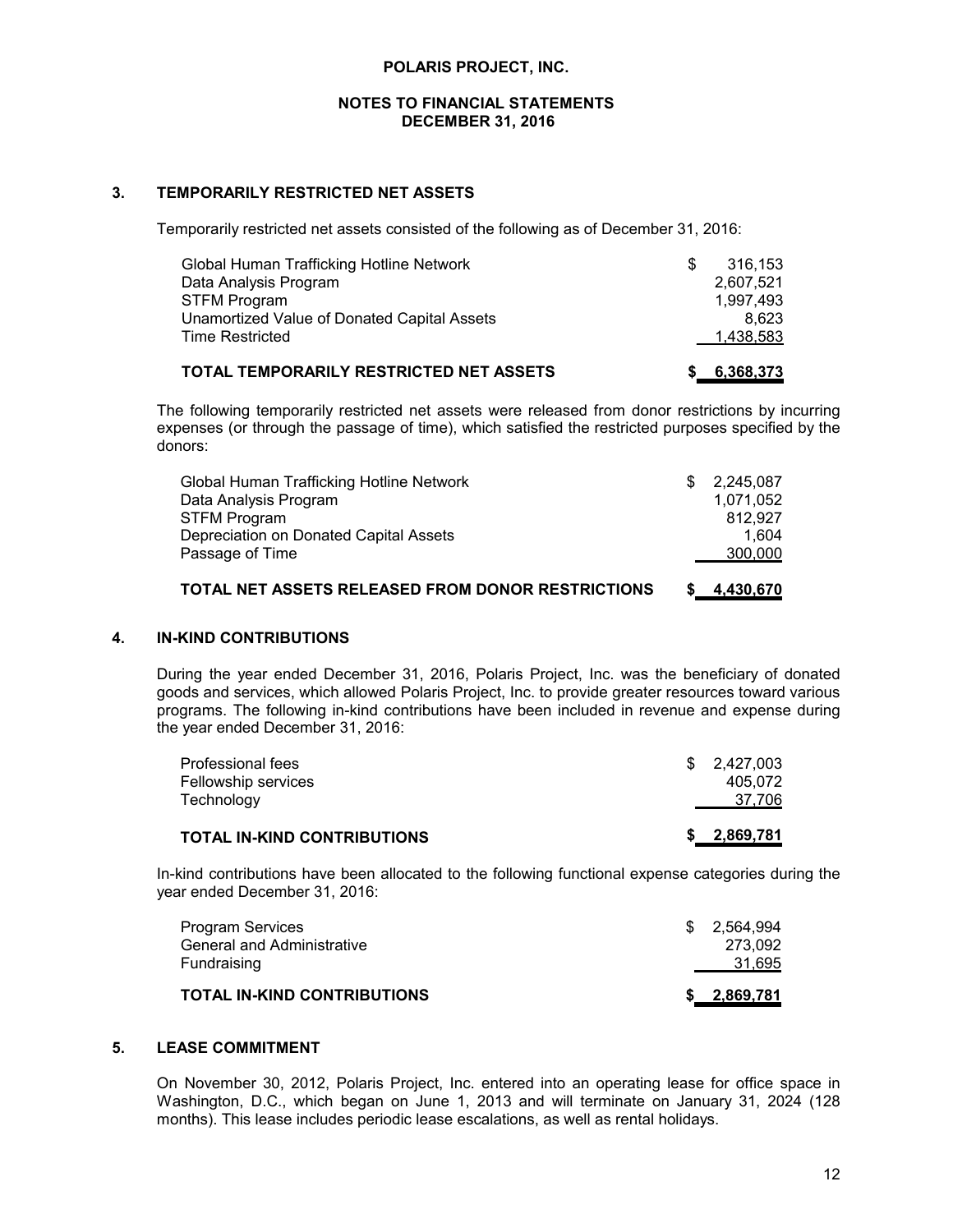# **5. LEASE COMMITMENT (Continued)**

Accounting principles generally accepted in the United States of America require that the total rent commitment should be recognized on a straight-line basis over the term of the lease. Accordingly, the difference between the actual monthly payments and the rent expense being recognized for financial statement purposes is recorded as a deferred rent liability on the Statement of Financial Position. As of December 31, 2016, the deferred rent liability aggregated \$454,018.

Additionally, included in the lease was a tenant improvement allowance equating to \$70 per square foot, multiplied by a total of 13,081 rented square feet, resulting in a \$915,670 improvement allowance available to Polaris Project, Inc. Accounting principles generally accepted in the United States of America require that leasehold improvement allowances be recorded as assets (leasehold improvements), with a corresponding liability (deferred improvement allowance), in the accompanying Statement of Financial Position. The portion of the lease payment related to the improvement allowance is amortized over the lease term. As of December 31, 2016, the total deferred improvement allowance aggregated \$608,062.

The following is a schedule of the future minimum lease payments:

# **Year Ending December 31,**

| 2017       | 593,128<br>\$ |  |
|------------|---------------|--|
| 2018       | 614,479       |  |
| 2019       | 634,500       |  |
| 2020       | 650,362       |  |
| 2021       | 666,621       |  |
| Thereafter | 1,442,619     |  |
|            |               |  |
|            | 4,601,709     |  |

Rent expense during the year ended December 31, 2016 totaled \$538,589, and is included in Facilities and Equipment in the Statement of Functional Expenses.

# **6. RETIREMENT PLAN**

Polaris Project, Inc. offers a 403(b) retirement plan for all full-time employees. During 2016, Polaris Project, Inc. provided a matching contribution of up to 4% of eligible employees' compensation. Retirement plan expense during the year ended December 31, 2016 totaled \$114,744, and is included in Payroll Taxes and Fringe Benefits in the accompanying Statement of Functional Expenses.

# **7. CONTINGENCY**

Polaris Project, Inc. receives grants from various agencies of the United States Government. Beginning for fiscal year ended December 31, 2015, such grants are subject to audit under the provisions of *Title 2 U.S. Code of Federal Regulations (CFR) Part 200 Uniform Administrative Requirements, Cost Principles, and Audit Requirements for Federal Awards (Uniform Guidance)*. The ultimate determination of amounts received under the United States Government grants is based upon the allowance of costs reported to and accepted by the United States Government as a result of the audits.